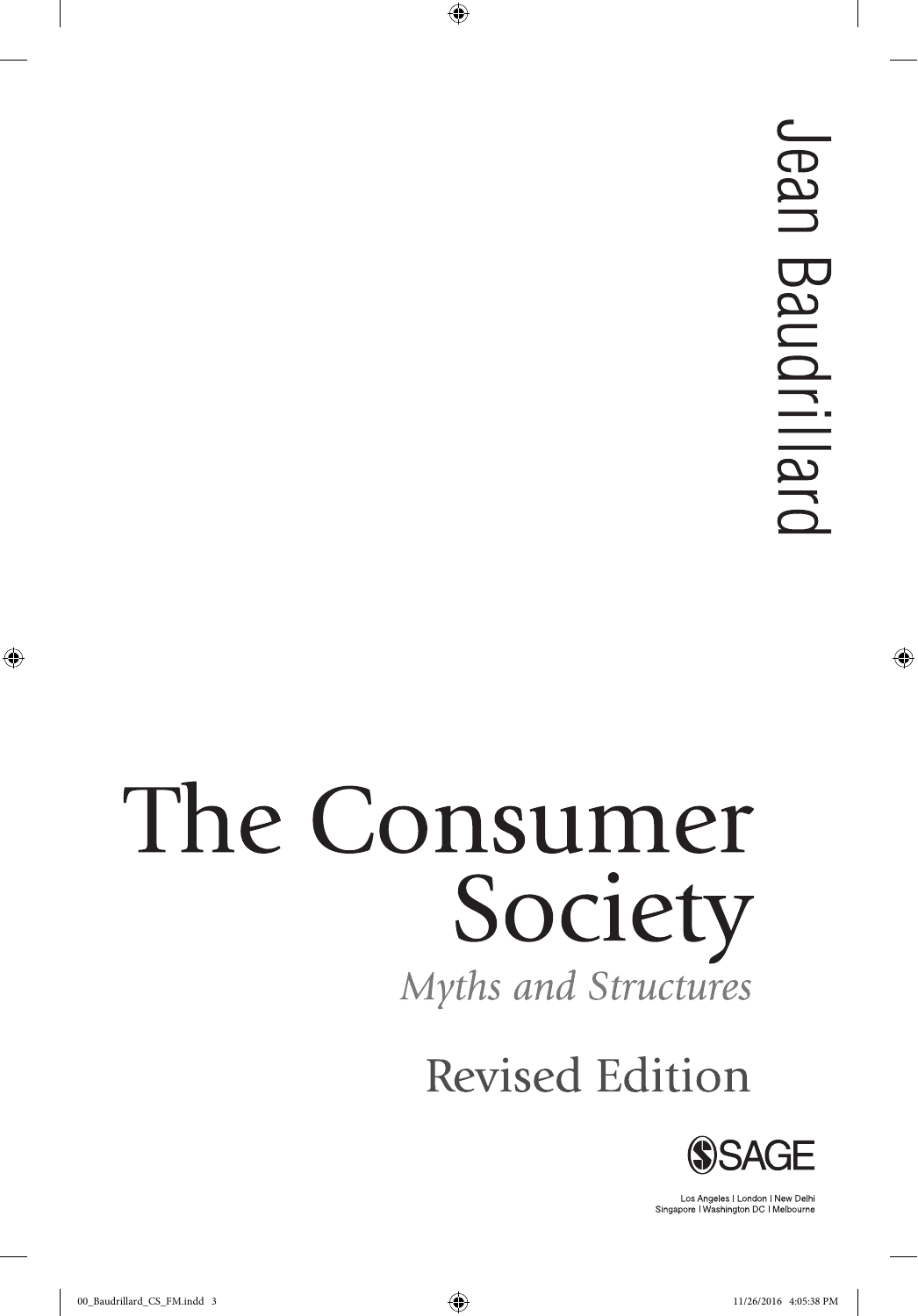

Los Angeles | London | New Delhi Singapore | Washington DC | Melbourne

SAGE Publications Ltd 1 Oliver's Yard 55 City Road London EC1Y 1SP

SAGE Publications Inc. 2455 Teller Road Thousand Oaks, California 91320

SAGE Publications India Pvt Ltd B 1/I 1 Mohan Cooperative Industrial Area Mathura Road New Delhi 110 044

SAGE Publications Asia-Pacific Pte Ltd 3 Church Street #10-04 Samsung Hub Singapore 049483

Editor: Natalie Aguilera Editorial assistant: Delayna Spencer Production editor: Rachel Burrows Marketing manager: Sally Ransom Cover design: Wendy Scott Typeset by: C&M Digitals (P) Ltd, Chennai, India Printed in the UK

English translation copyright © Sage Publications 1998 Introduction © George Ritzer 1998 Introduction Barry Smart 2017 Originally published as *La société de consommation* Editions Denoeˉl 1970

This edition first published 1998. Reprinted 1999

This revised edition published 2017

This translation is published with financial support from the French Ministry of Culture

Published in association with *Theory, Culture & Society*, Goldsmiths, University of London

Apart from any fair dealing for the purposes of research or private study, or criticism or review, as permitted under the Copyright, Designs and Patents Act, 1988, this publication may be reproduced, stored or transmitted in any form, or by any means, only with the prior permission in writing of the publishers, or in the case of reprographic reproduction, in accordance with the terms of licences issued by the Copyright Licensing Agency. Enquiries concerning reproduction outside those terms should be sent to the publishers.

#### **Library of Congress Control Number: 2016955372**

#### **British Library Cataloguing in Publication data**

A catalogue record for this book is available from the British Library

ISBN 978-1-4739-8237-6 ISBN 978-1-4739-8238-3 (pbk)

At SAGE we take sustainability seriously. Most of our products are printed in the UK using FSC papers and boards. When we print overseas we ensure sustainable papers are used as measured by the PREPS grading system. We undertake an annual audit to monitor our sustainability.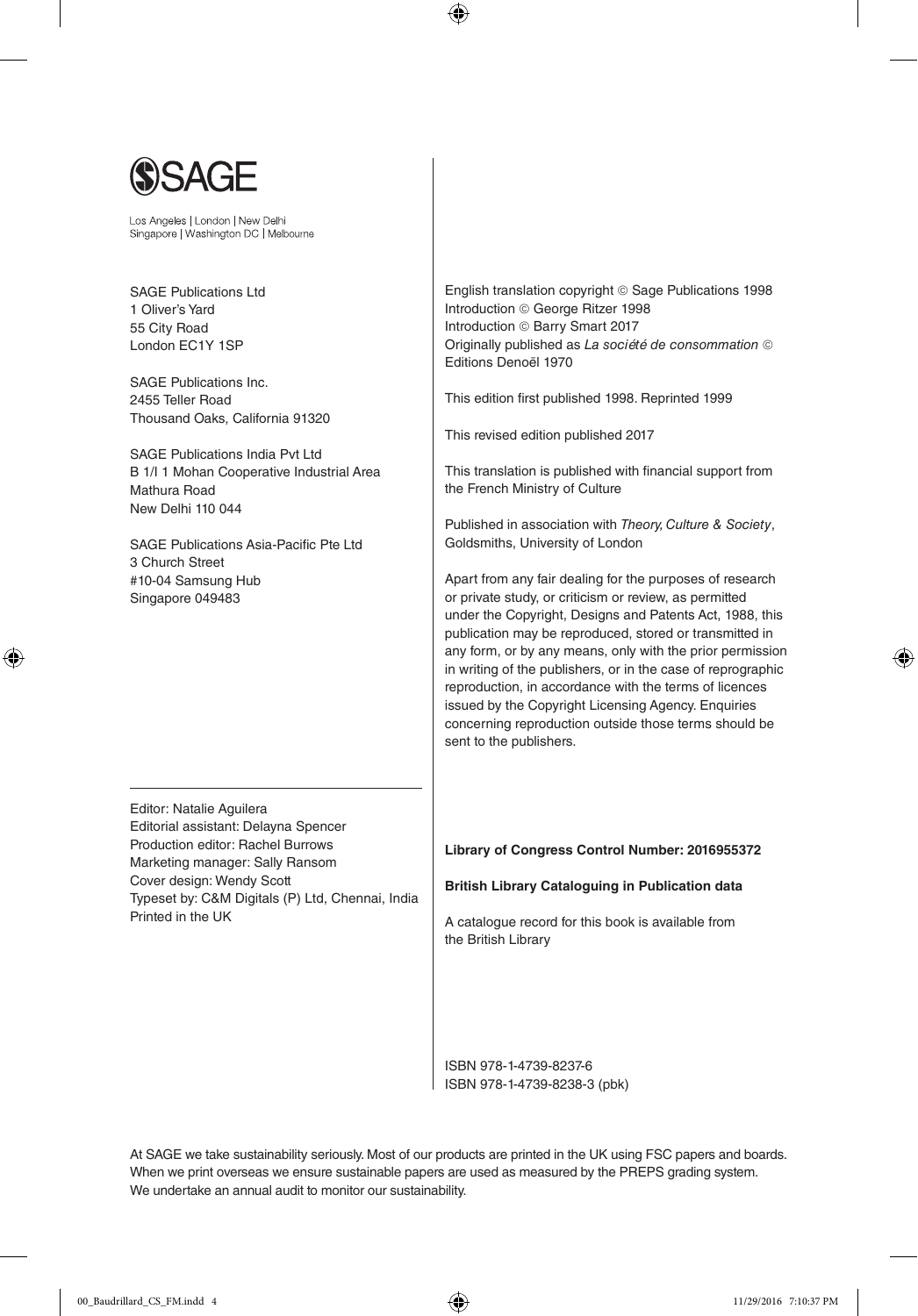# Consuming Baudrillard: Introduction to the Revised Edition of *The Consumer Society*

Barry Smart

# Introduction

This new edition of *The Consumer Society: Myths & Structures* appears in a challenging social, economic, and environmental context, one in which concerns about the 'disbenefits' of growth and the sustainability of prevailing modern ways of life are rising rapidly. As more and more people live, or aspire to live, in a 'consumer society' and the consequences of a materially acquisitive consumer orientated way of life for individuals, communities, other species, and the planet we inhabit have become more apparent, so consumer culture, in turn, has become an increasing focus of academic interest and critical inquiry. At the beginning of the century there were just under two billion people in what has been termed the 'global consumer class', that is people with the means to purchase a range of goods and services that were once largely confined to the wealthier populations of Western Europe, North America, and Japan, and an increasing number of people around the world are aspiring to have a comparable consumer lifestyle (Gardner et al 2004; Dobbs et al 2012). Our globally extensive materialistic way of life appears to be having an irreversibly detrimental impact on the planet's ecosystems and the prospect of continuing rapid growth in the consumption of goods and services has aroused concerns that the planet is in danger of being consumed to excess (Jackson 2009; Jordan 2009; Urry 2010; Smart 2010).

It was Jean Baudrillard, in a series of publications beginning in the late 1960s, who first sought to develop a sustained and innovative critical social analysis of the increasing significance and meaning of consumption in modern social life. Drawing on Marxist political economy, Freudian psychoanalysis, sociology, and semiology Baudrillard sought to challenge prevailing understandings of consumption. In particular he sought to counter what he considered to be a marginalisation of consumer activity in Marxist analyses and to overcome deficiencies in existing sociological accounts by generating a more radical analysis of the ways in which modern social life in the course of the twentieth century had become increasingly centred on consuming. Baudrillard recognised that contemporary society is bound up with the idea of consumption, that it is increasingly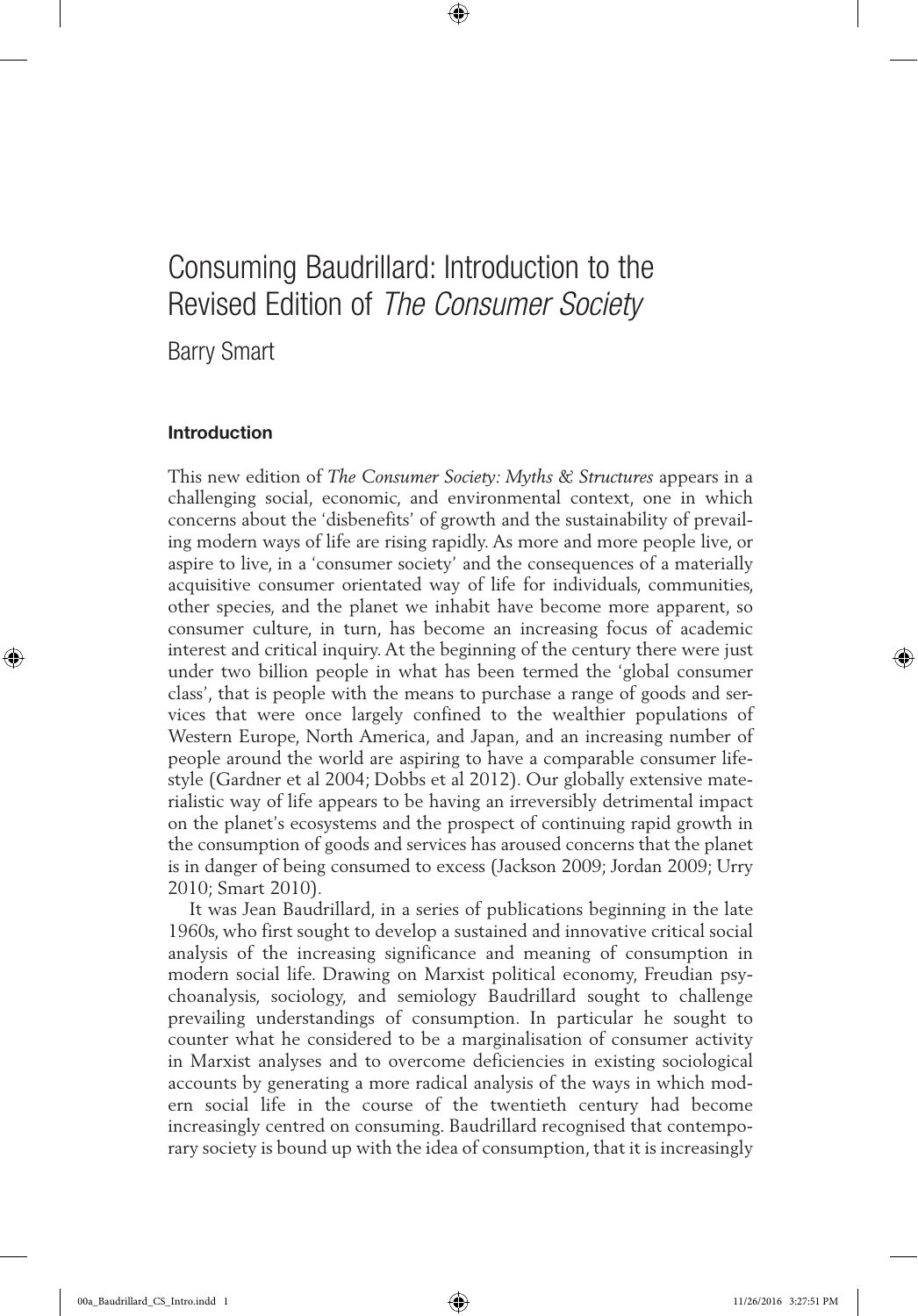organized around consuming, its social imaginary colonized by an unconscious social logic of consumption. It is to a consideration of consumption as an ordered system of codes and signs, to an analysis of the structures and myths of consumption, that Baudrillard's engaging narrative in *The Consumer Society* is directed.

#### Signs of consumption

The first of Baudrillard's consumption-related publications was *Le système des objets* (1968), the English translation *The System of Objects* was published in 1996.<sup>1</sup> Baudrillard's analysis of the system of objects in the developing 'global order of production and consumption' (1996: 9) was followed by two related papers 'La Morale des objets: Fonction du signe et logique de classe' (1969a) and 'La genèse idéologique des besoins' (1969b) both of which were subsequently published in *Pour une critique de l'economie politique de signe* (1972), the English translation *For a Critique of the Political Economy of the Sign* was published in 1981. These texts effectively prepare the ground for the analysis offered in *La Société de consommation* published in 1970, the English translation *The Consumer Society: Myths & Structures* first appearing in 1998.

For Baudrillard (1996: 200) America was the place where an 'everaccelerating cycle' of consumption was considered to be most pronounced. While in the late 1960s his assessment was that Europe had not reached the same stage as the 'American model', the continent was well on its way and it has long since fully embraced the materially acquisitive modern consumer lifestyle, as subsequently has a growing middle class in both India and China. When Baudrillard was first outlining his ideas on the social logic of consumption credit cards in the USA were still in their relative infancy. The first *American Express* charge card appeared in 1958. BankAmericard was launched in the same year and in 1976 became *Visa*. In 1966 seventeen bankers formed a credit card federation which led to the Interbank Card Association and in 1969 they adopted the Master Charge name, which in 1979 duly became *Mastercard*. By 1970 just over half of the population of the USA had credit cards, but by the end of 2008 over 70% of US households had one or more cards, and during the period from 1968 to 2008 total credit card indebtedness in the USA increased from \$8.8 billion (in 2008 dollars averaged over the year) to \$942 billion (Wright and Rogers 2011: 111).

When *La Société de consommation* was published the ten largest corporations in the USA were respectively General Motors, Exxon Mobil, Ford Motor, General Electric, IBM, Chrysler, Mobil, Texaco, ITT Industries and Gulf Oil. Walmart, Nike, Ralph Lauren Corporation, Calvin Klein Inc., and Gap had not long been established and Microsoft, Apple, Amazon, Google, and Facebook had yet to be founded. In the 1970s television viewing had become a significant feature of American culture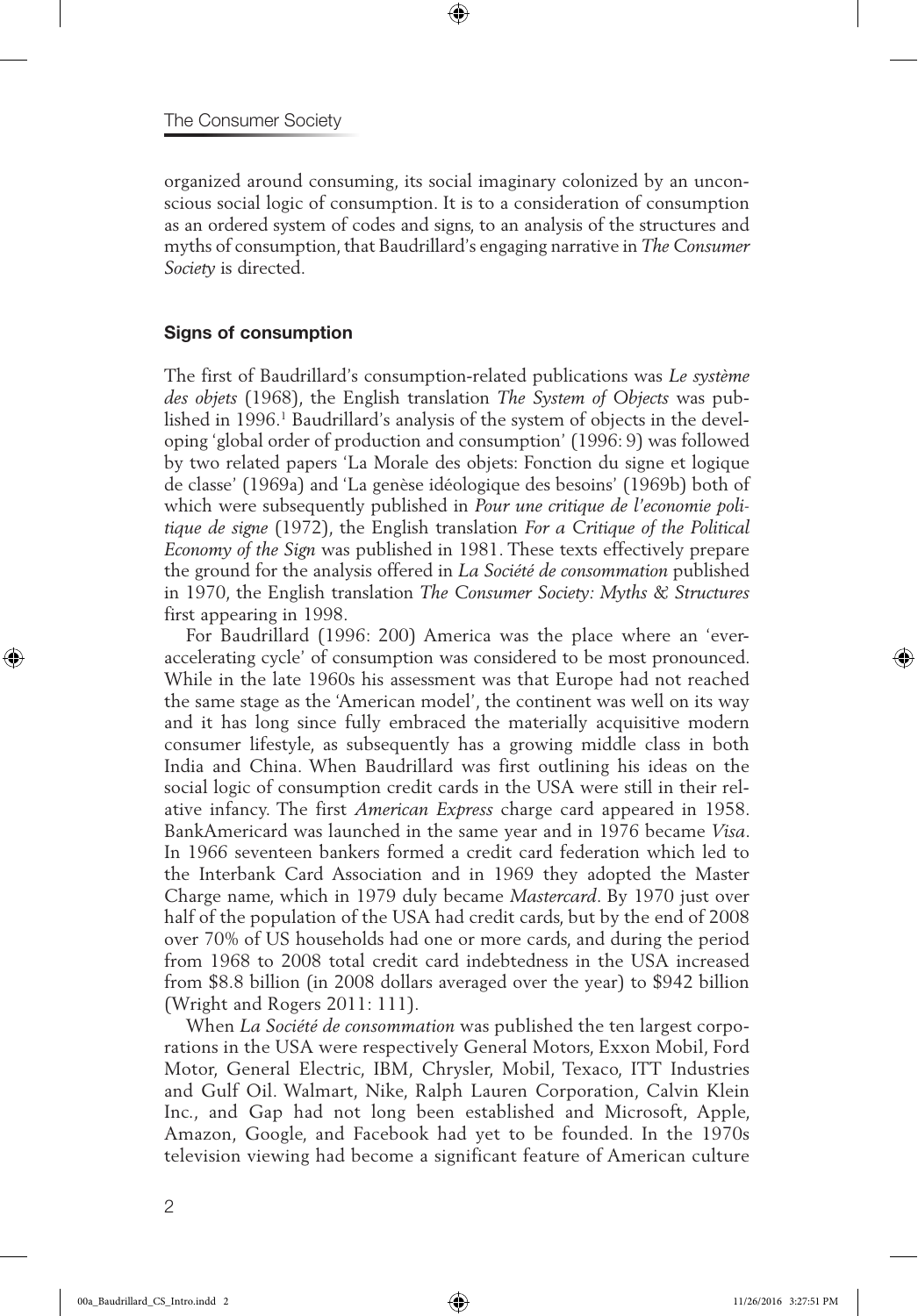and television increasingly became the preferred medium for framing the consumer landscape, advertising products, and promoting brands. The commercial development towards the end of the twentieth century of the internet, the subsequent creation of social media and digital marketing, and the advent of online shopping has further significantly transformed the consumer landscape and multiplied the signs of consumption explored in Baudrillard's work.

In *The System of Objects* Baudrillard (1996: 1) describes the systemic character of the relentless 'procession of generations of products, applicances and gadgets' and the respects in which modern consumer commodities are increasingly differentiated in a complexly articulated sign system. It is in this text that Baudrillard first introduces his notion that it is not the function of objects that is at the heart of contemporary consumption but their 'signifying fabric' and that 'consumption means an activity consisting of the systematic manipulation of signs' (1996: 218). Baudrillard explores taste, design, colour, technology, symbolism, and the growing presence of automatism in what he describes as a developing 'global consumer society' (1996: 186, 215, 217). Other aspects addressed, that anticipate aspects of the analysis in *The Consumer Society*, include credit, product obsolescence, brands, and advertising, as well as the emphasis frequently placed on consumer freedom, described by Baudrillard as 'imaginary' and 'stage-managed', primarily through advertising, and where the corollary of derived forms of consumer gratification is identified as 'equally massive' repression (1996: 194). Baudrillard concludes his exploration of the system of consumer objects by commenting that insofar as consumption is not bound up with needs then it is inexhaustible. In short, there are no limits to consumption. Subsequently modern consumption has proven to be truly irrepressible and limitless, as Baudrillard anticipated, and we live with its increasing growth and global diffusion, seduced by its pleasures and promised benefits, but also disturbed by its costs, including its proliferating excesses, accumulating waste, and destructive environmental consequences.

In the two related papers published in the same period as *The System of Objects* the cultural significance of the sign value of the object is reaffirmed. Baudrillard differentiates his analysis from significant aspects of Marx's critique of political economy, in particular the critical conceptual distinction drawn by Marx between use value and need on the one hand and exchange value and commodity form on the other.<sup>2</sup> Drawing on anthropological studies Baudrillard (1981[1969a]: 30) remarks that 'the consumption of goods … does not answer to an individual economy of needs but is a social function of prestige and hierarchical distribution'. So it is to a consideration of the symbolic order rather than use value, needs, and commodity exchange that Baudrillard directs attention in his analysis of the centrality of consumption within contemporary capitalism. Baudrillard argues it is the continuing significance of 'symbolic exchange value' in contemporary societies, rather than use value or needs, that should be the focus of a sociological analysis of consumption and that it is to 'the social theory of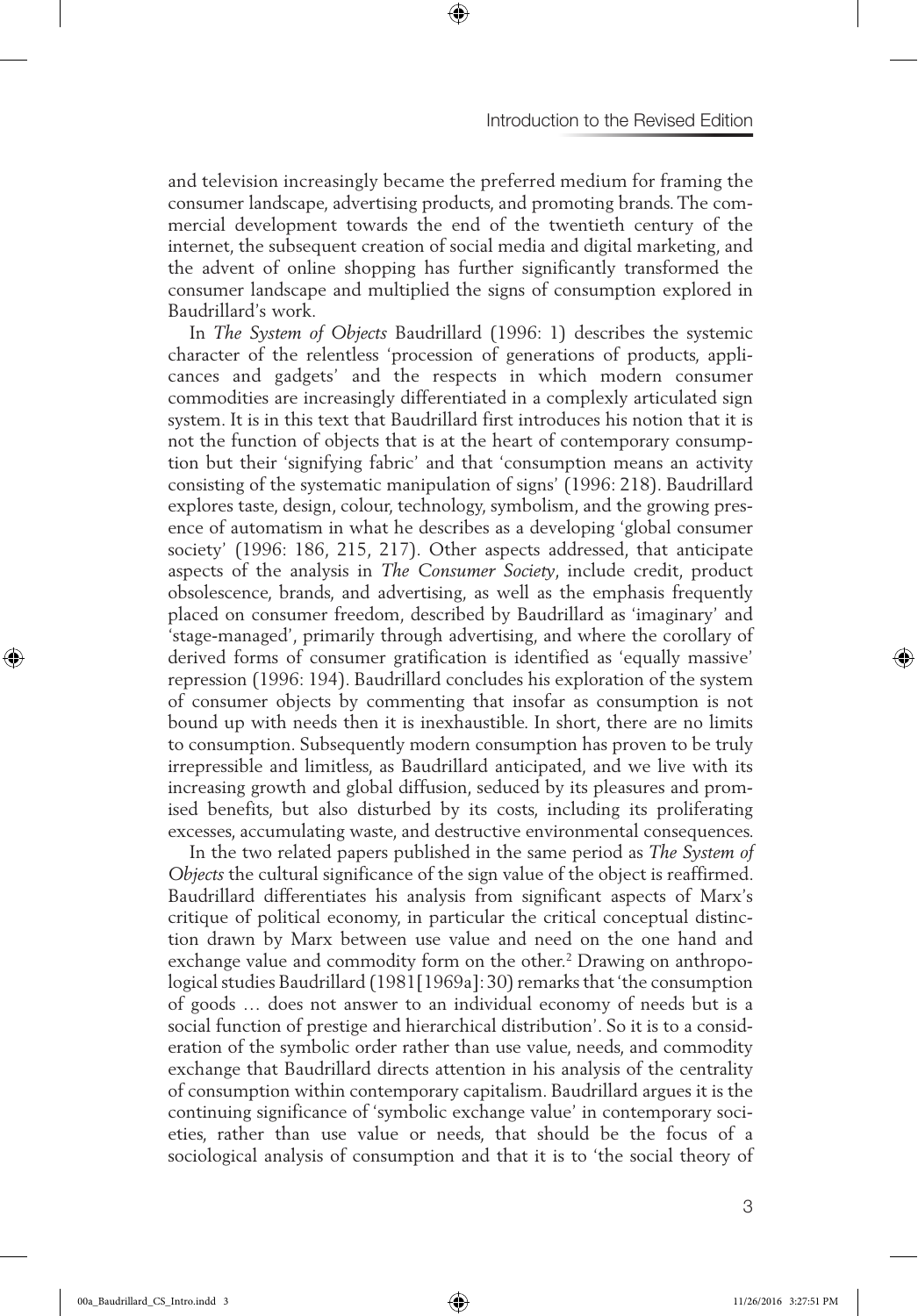the sign-object' that consideration needs to be directed (1981: 30, 54). Consumer objects are wrapped in signs and they derive their meaning from a 'hierarchical code of significations', through which they are differentiated from other consumer commodities (Baudrillard 1981: 64). To avoid sociology's conflation or misidentification of the ideology of consumption with 'consumption itself', Baudrillard argues it is necessary to expose the ideological genesis of consumer needs. To that end Baudrillard cautions against speaking 'of a consumer society as if consumption were a system of universal values appropriate to all men because of being founded upon the satisfaction of individual needs, when really it is an institution and a morality' and against explanations predicated on psychologism, culturalism, and psycho-social economics (1981: 62, 73–74).

## Consuming Society

Baudrillard begins *The Consumer Society* by remarking on the profusion of objects that are now a taken for granted part of more and more people's everyday lives. Our consuming interest is continually cultivated, our appetites stimulated, by the relentless generation of newly designed consumer objects whose signs now litter the multiple screens on and through which we live our smartphoned, i-padded, internetted and digitalised lives. As Baudrillard perceptively observes, our lives are increasingly lived 'by object time', at their pace, their rhythm, according to their death-dates and retirement-replacement schedules, designed by consumer corporations whose manufacture of generations of differentiated products constitutes a 'chain of signifiers' to which consumers and their choices are continually exposed.

In reflecting on the abundance of commodities confronting the consumer Baudrillard describes how the transformed architecture of consumption, exemplified not only by department stores but also the drugstore, shopping centre or mall, lays hold to 'the whole of life'. The drugstore or shopping centre, air-conditioned, homogenized, and enticingly organized, constitutes a consuming community and is described as 'the *sublimate* of all real life'. The difference between then, the late 1960s to early 1970s and the second decade of the twenty-first century, being firstly the scale or size and then the reach or global proliferation of such 'landscapes of consumption' as George Ritzer (2005) designates them, secondly the rapidly increasing prominence of digitalized virtual equivalents, for example the purchasing portal of the internet and online shopping, the Amazonization of i-consumer desire, and thirdly the proliferation of digital communications media images and seductive signs of consumption in and through which social life increasingly is lived, experienced, and s(t)imulated.

Late modern forms of consumption have a captivating character, technology, 'progress', and growth seem to magically deliver an endless abundance of goods. But while consumers may be unaware of and inattentive to the extensive process of production that delivers the abundance of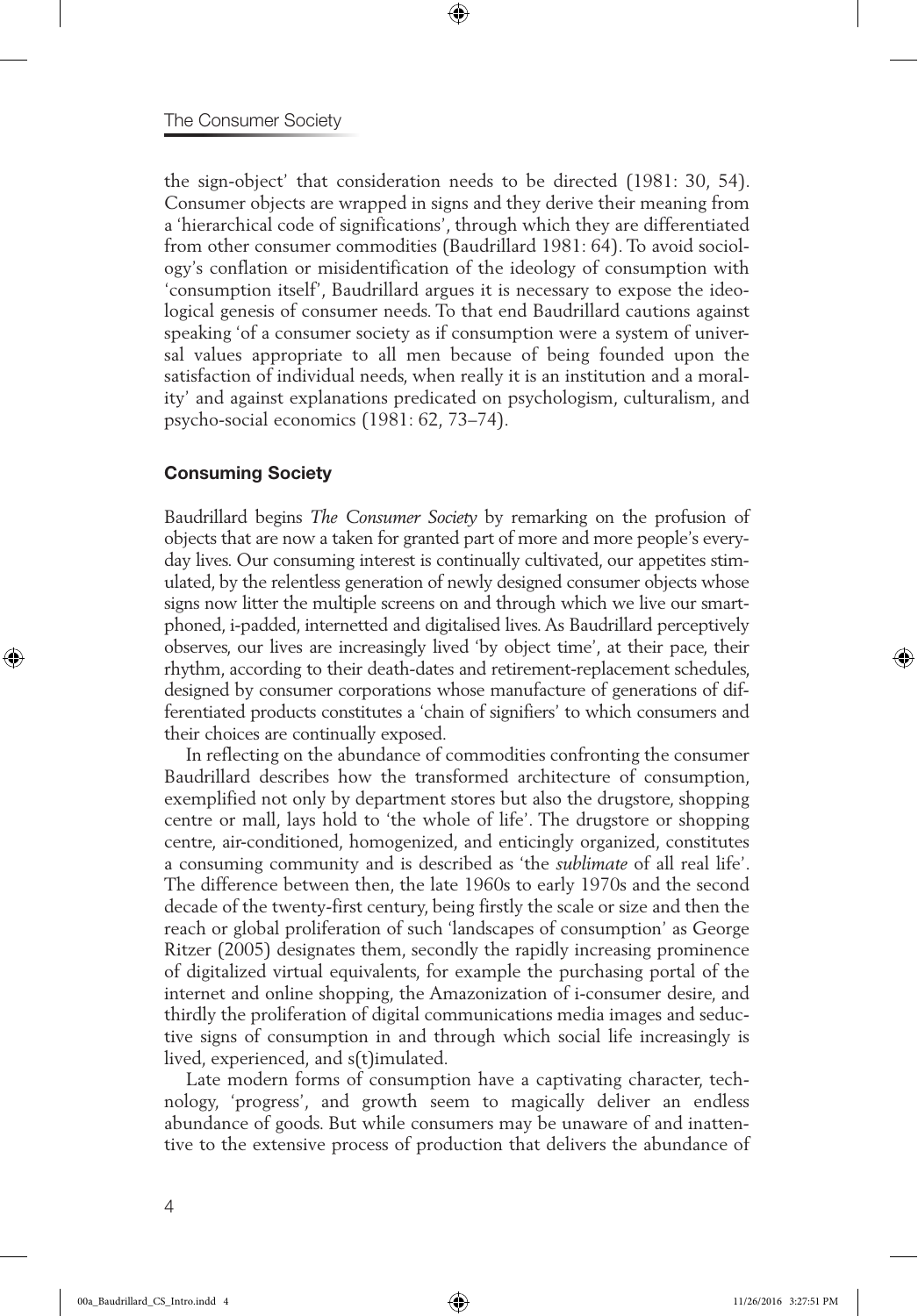goods on display in malls and shop windows, in advertising, and increasingly online, Baudrillard emphasises that our society remains a 'society of production', it is a society in which economic growth is pivotal, and it is a society in which consumer expenditure, both on the part of individuals and the community, continues to rise and needs to do so. But growth is problematic, it is an accounting fiction. It includes, as Baudrillard notes, only aspects 'visible and measurable' in terms of the criteria of economic rationality and excludes a host of essential activities and practices upon which economic life is unavoidably and necessarily predicated. Measures of growth, for example Gross National Product, include the value of all activities whether they are positive or negative, indeed Baudrillard remarks that the system lives by the negative aspects and 'cannot rid itself of them'. Here, Baudrillard observes, is 'the truth of the economic-political system of growth'. Product death dates, obsolescence, and waste are all systemically functional, even the dysfunctions of production and consumption are conducive to growth, as is most convincingly illustrated in Naomi Klein's (2007) discussion of the protocols and practices of 'disaster capitalism'.

In considering 'the vicious circle of growth' Baudrillard identifies a number of matters that subsequently have increased in significance, notably the 'heavy disparity between private consumption and collective expenditure', which at the time was considered to be 'more characteristic of the United States' than Europe; the complex relationships between mechanisms of redistribution, inequality, and life chances; and the consequences associated with 'environmental nuisances' arising from increasing productivity and 'dysfunctional consumption'. Baudrillard questions whether and to what extent state expenditure, taxation and social security have reduced inequalities in respect of standards of living and improved life chances in areas such as education and health. The evidence leads Baudrillard to question 'social redistribution' and to comment that insofar as privilege is preserved, and it is worth adding that subsequently privilege has been enhanced as wealth and income inequality have increased, perhaps the '*real* function' of social policy and associated redistributive mechanisms has been to manage growing social inequalities in consumer society, to ensure the majority remain politically quiescent, curiosity recalibrated as consuming interest by communications media, to be communally celebrated in spectacular 'cathedrals of consumption', and momentarily gratified by purchases of commodities and services (Ritzer 2005).3

#### Environment, waste, and growth

In *The Consumer Society* Baudrillard describes the environmental consequences of the 'advance of affluence', specifically continuing industrial development, technological innovation, and increasing consumerism, as mere 'nuisances'. Responses to the consequences identified, which include various forms of pollution, disruption, and 'environmental destruction',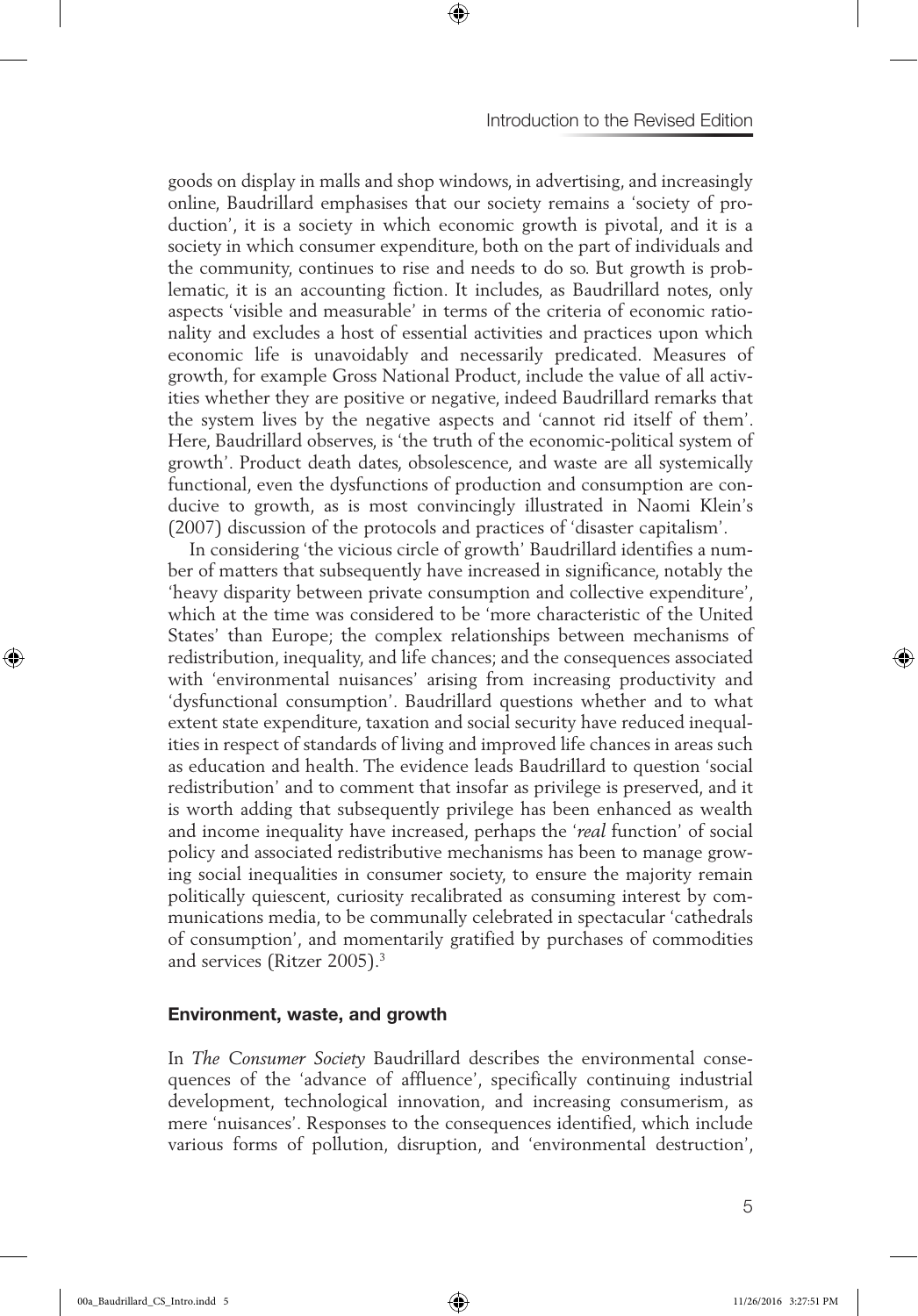generate compensatory forms of production and consumption which, in turn, serve to further raise gross national product. What this indicates to Baudrillard is that 'the system is exhausting itself in its own reproduction', in and through its growth, which to an increasing extent is being driven by the necessity to address its self-generated disruptive and destructive consequences, a theme that is echoed in Ulrich Beck's (1994) analysis of risk society and the reflexivity of modernization.4 But it is not only the capitalist economic system that is being exhausted through its reproduction; the increasing pace and volume of production and consumption are exhausting natural resources, accelerating human induced species losses, and dramatically transforming the planet. While in the 1960s and 1970s some analysts, for example Rachel Carson (1962), Donna Meadows et al. (1962), and Andre Gorz (1980[1975]) amongst others, were confronting environmental issues and were aware of the increasing gravity of such matters, their concerns were not widely shared, as Baudrillard's representation of waste as merely 'environmental nuisance' perhaps serves to demonstrate.

Waste is synonymous with social life. Every society wastes resources, produces more than is needed and consumes more than is necessary, leading Baudrillard to argue that waste is functional, it cannot be eliminated, and that it 'orientates the whole system'. The consumer society also routinely produces a surplus and engages in superfluous production, but it is a society in which 'too much' has become a virtual necessity, a corollary of the pursuit of economic growth and valorization of increasing consumer choice. It is a society of 'productive waste', of excessiveness and mass consumption, one in which, Baudrillard argues, a squandering of resources 'no longer has the crucial symbolic and collective signification it could assume in primitive feasting and potlatch'. Increasingly in the consumer society this squandering is realised through aesthetically designed and technologically engineered forms of obsolescence. The modern consumer society requires displacement and destruction of its commodities, has deliberately designed their passing and visualized their death as essential stimulus for economic production and consumption, integral to which are the cyclically fluctuating configurations of fashion and the advertising industry's cultivation of a system of persuasive consumer signs and images. Consider the fast-passing generations of i-phones, nine generations between 2007 and 2015, and the accumulating spent commodities creatively captured in Chris Jordan's (2009) powerful photographic images of the growing wastelands of American consumer culture.

Is consumption about needs, happiness, and the achievement of wellbeing? Is the consumer society an 'affluent society'? On both counts Baudrillard is unconvinced. Outlining his views on the social logic of consumption he takes issue with the ideological focus on 'well-being and needs' and the ways in which determinants of inequality are regarded as dysfunctional. Confronting J K Galbraith's (1963[1958]) analysis of 'affluent society' Baudrillard argues that inequality and poverty are not to be considered as 'dysfunctions of the system', they are not residual manifestations, temporary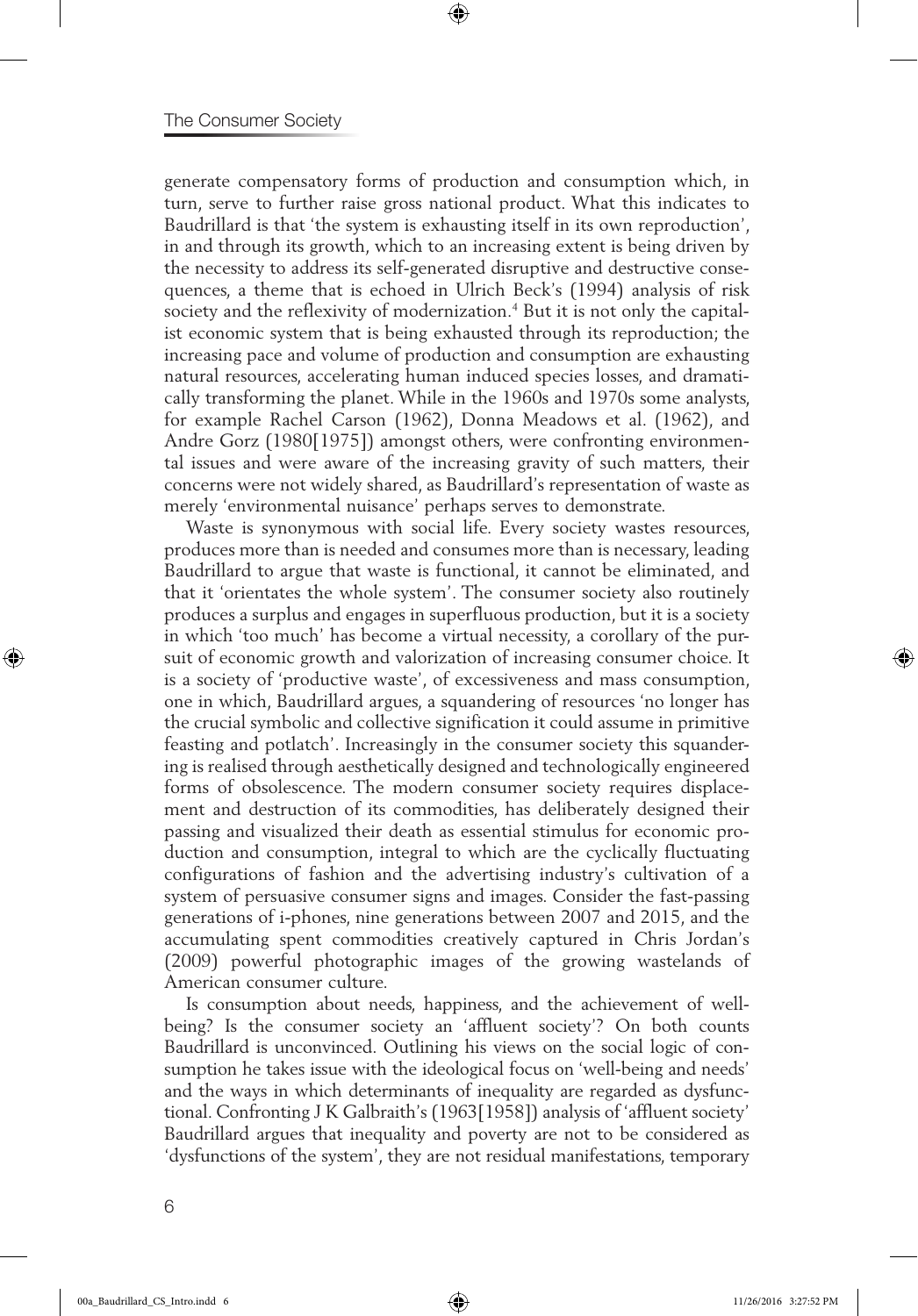distortions, matters that will be corrected by further economic growth. The disparity between expenditure on private consumption and public services, which has increased significantly since Baudrillard addressed matters, is systemic, it is a manifestation of 'a *systematic logic* at work'. What emerges from Baudrillard's narrative is bleak, critical, and prescient. Growth is described as the system lubricant, it has allowed 'egalitarian democratic principles' to endure in the mythic form of a promise, the American Dream, the prospect of the future realisation of affluence and well-being, whilst ensuring an existing 'order of privilege and domination' is maintained or is enhanced, as it has been for the one percent who have been the primary beneficiaries of growth since the neoliberal turn in economic policy (Stiglitz 2013, 2015). The inegalitarian social and economic order of late capitalism, with its hierarchical social structure of privilege, is dependent upon continual growth, that is its 'strategic element'. Within the industrial capitalist system wealth and poverty are closely articulated, the generation of dissatisfactions and 'nuisances' are as necessary as the creation of satisfactions and achievement of innovations considered progressive, in short 'poverty and nuisance cannot be eliminated' for they are systemic, integral to system survival and growth.

In a series of observations on the object as sign and mark of social distinction, observations that invite comparison with the work of Pierre Bourdieu (1984), Baudrillard discusses how with the development of mass consumption, and the widespread availability of essential and formerly relatively scarce goods, new forms of social segregation appear, new hierarchies emerge, and criteria of social differentiation assume more subtle forms, including 'type of work and responsibility, level of education and culture (the *way* of consuming everyday goods ...) [and] participation in decision making'.5 Baudrillard notes how, as a corollary of the increasing scarcity of particular commodities and their acquisition of status as signs of distinction and class privilege, a variety of new rights emerge, for example in respect of health, space, knowledge, and culture. What is signified by the emergence of such new social rights ('right to clean air') is not progress for Baudrillard, but the transformation of formerly 'natural' goods and values into commodities for economic profit and signifiers of social privilege, in short, manifestations of the relentless 'advance of the capitalist system'.

Bound up in their own consuming worlds individuals are preoccupied with their own aspirations and acquisitions and largely oblivious of the enduring systemic social ordering of difference, which their consuming conduct serves to reproduce. To understand the character of contemporary consumption it is vital to recognise it appears unlimited, that growth continually generates needs and aspirations, which seem to be inexhaustible and irreversible. The pursuit of social differentiation, status, and prestige in globalized, densely populated, urban industrial capitalist societies with a diversity of readily available communications media, leads to increasing status competition and in turn means there are no limits to needs, which 'grow exponentially'. Just as concentration of manufacturing plants and suppliers leads to increased industrial productivity, so the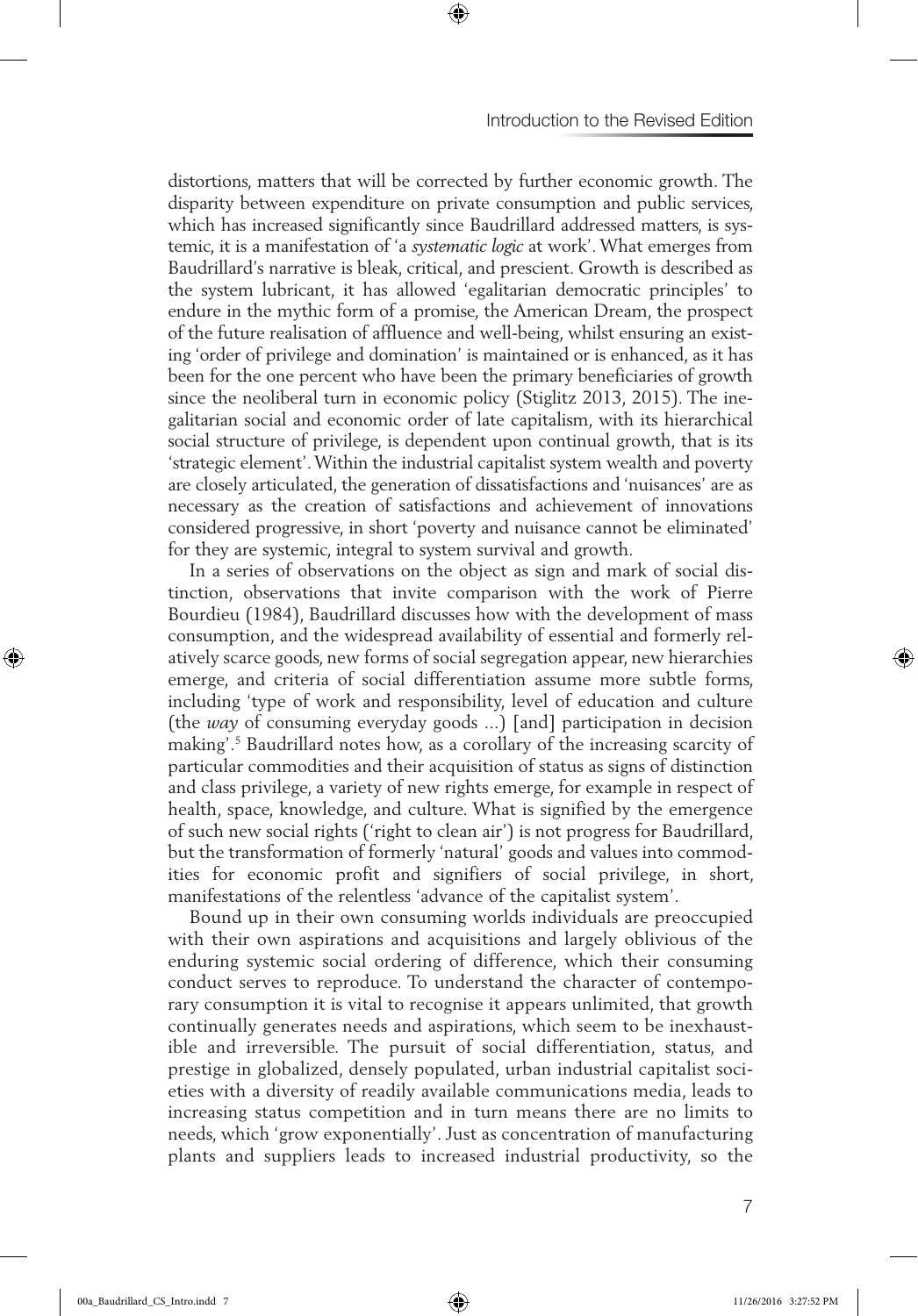growth of metropolitan concentration and digital communications media leads to a 'limitless promotion of needs'.

From the perspective of 'the growth society', which is what consumer society represents, production generates the needs appropriate to it, 'the needs of growth', and this leads Baudrillard to argue that elements identified as 'dysfunctions' are in practice logical, as 'the system produces only for its own needs'. Among the systemic needs listed by Baudrillard are cars and motorways, the higher education of middle managers, and in anticipation of knowledge becoming a scarce commodity in the knowledge society, 'the "democratization" of the university'. Subsequently, in the wake of the neoliberal turn in social and economic policy, there has been an increasing privatization of public services and in the USA, the UK, and a number of other countries universities have been corporatized, higher education has been commodified, and the student has been reconstituted as 'consumer' (Molesworth et al. 2011). The much greater growth of private expenditure and consumption in comparison to the public sector is 'no accident', it is a consequence of the social logic of consumption and economic growth. There is a systemically cultivated affinity between individual self-interest, consumer needs, and 'the productivist option', which is integral to the order of growth and which, as Baudrillard anticipates, extends with increasing privatization even to 'the most "rational" needs (education, culture, health, transport, leisure), cut off from their real collective significance'.

### Theorising consumption

In a chapter that is in many respects the hub of the text, Baudrillard outlines a theory of consumption, in the course of which he clinically disposes of the remains of *homo oeconomicus* and identifies the limitations of the anthropological disciplines and their liturgical engagement with needs through such pivotal notions as utility (economics), motivation (psychology), and the individual (sociology and social psychology). After differentiating his understanding of the meaning and significance of consumption from economics, psychology, and sociology Baudrillard engages appreciatively yet critically with the analysis provided by social economist J K Galbraith in *The Affluent Society* and *The New Industrial State*. Dismissing the irrelevant abstraction of the formally free rationally calculating subject integral to economics, and criticized by Emile Durkheim (1978[1888]: 49) as 'the sad ... isolated egoist', Baudrillard focuses his critical analytical gaze on the pivotal notion of the '*conditioning of needs*', a prominent preoccupation in accounts of the consumer society.

Taking stock of Galbraith's diagnosis of contemporary capitalism, Baudrillard argues that the basic problem identified is that to ensure markets can be found for potentially unlimited productive capacity it is necessary to achieve control, not only over production but also consumer demand.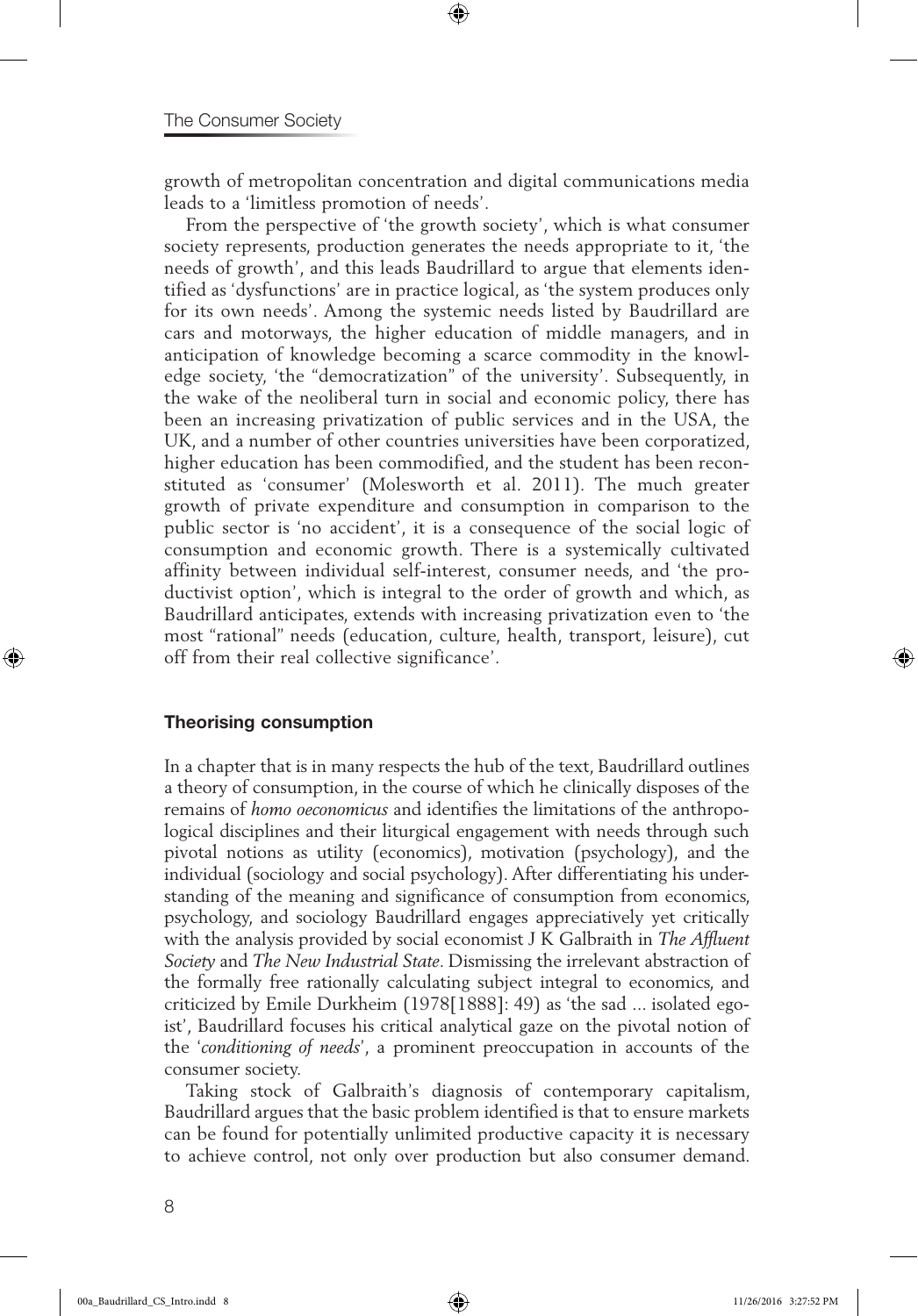This view of the dilemma confronting an increasingly productive capitalism is longstanding and can be traced back at least to the early twentieth century, when Samuel Strauss (1924: 578–9) noted that with the increasing growth in production of goods and services consumption becomes 'a new necessity' and that the problem is no longer 'how to produce the goods but how to produce the customers.' In respect of this matter Baudrillard notes how Galbraith overturns the accepted economic orthodoxy that attributes sovereign power to the consumer in the marketplace, that deems consumer demand to govern supply, by presenting an analysis of the ways in which consumer needs, desires, wishes and behaviour are governed or managed by advertising, marketing, and branding. While Baudrillard agrees with some aspects of the critical assessment offered by Galbraith and other analysts, namely that 'the freedom and sovereignty of the consumer are mystification pure and simple', he nevertheless objects to the conditioning of consumer needs thesis, especially 'its idealist anthropological postulates', as well as associated utopian assumptions about alternatives.

The reality of consumer society is that consuming is a productive force and needs are systemic. Extending his engagement with the pull of consuming, and attempting to explain '*why* consumers "take" the bait', Baudrillard observes that, whilst life may appear to revolve around consuming, the puritan ethos prevails, indeed '*haunts* consumption and needs'. There is a drive or compulsion, an obligation, to consume which serves to problematise the ideology of 'consumption-as-enjoyment' and helps to explain the inability of increasing material acquisition to deliver commensurate increases in happiness and well-being, as later research has demonstrated so effectively (Schwartz 2005; Layard 2003). An explanation of the routine, everyday, presence of signs of consuming and the global diffusion of a consumerist way of life are not, in Baudrillard's view, a 'function of enjoyment', rather consumption is bound up with production, it 'secures the ordering of signs and the integration of the group'. In short, consumption is institutionalized, systemic, and the citizen is duty bound to consume, a view subsequently endorsed by Zygmunt Bauman (1998: 24) who notes how in late-modern society members are engaged '*primarily* – in their capacity as consumers … [and] need to play the role of the consumer'.

Elaborating on what he considers to be our obligation or duty to consume Baudrillard observes how as people's lives become less bound up with work and production they are encouraged, frequently exhorted, to devote more consideration and time to 'the *production* and continual innovation of ... needs and well-being', subsequently exemplified in one form by the proliferation of media narratives and corporate advertising campaigns offering advice, guidance, and encouragement to individuals to purchase 'makeovers' for their hair, skin, physique, clothes, homes, gardens, cars ... narratives which serve to confirm that consumer society is very much 'the society of learning to consume, of social training in consumption'. In addition consumer society, as is well known, is also a credit society. Credit serves to provide consumers with a mental training in economic calculation and insofar as it imposes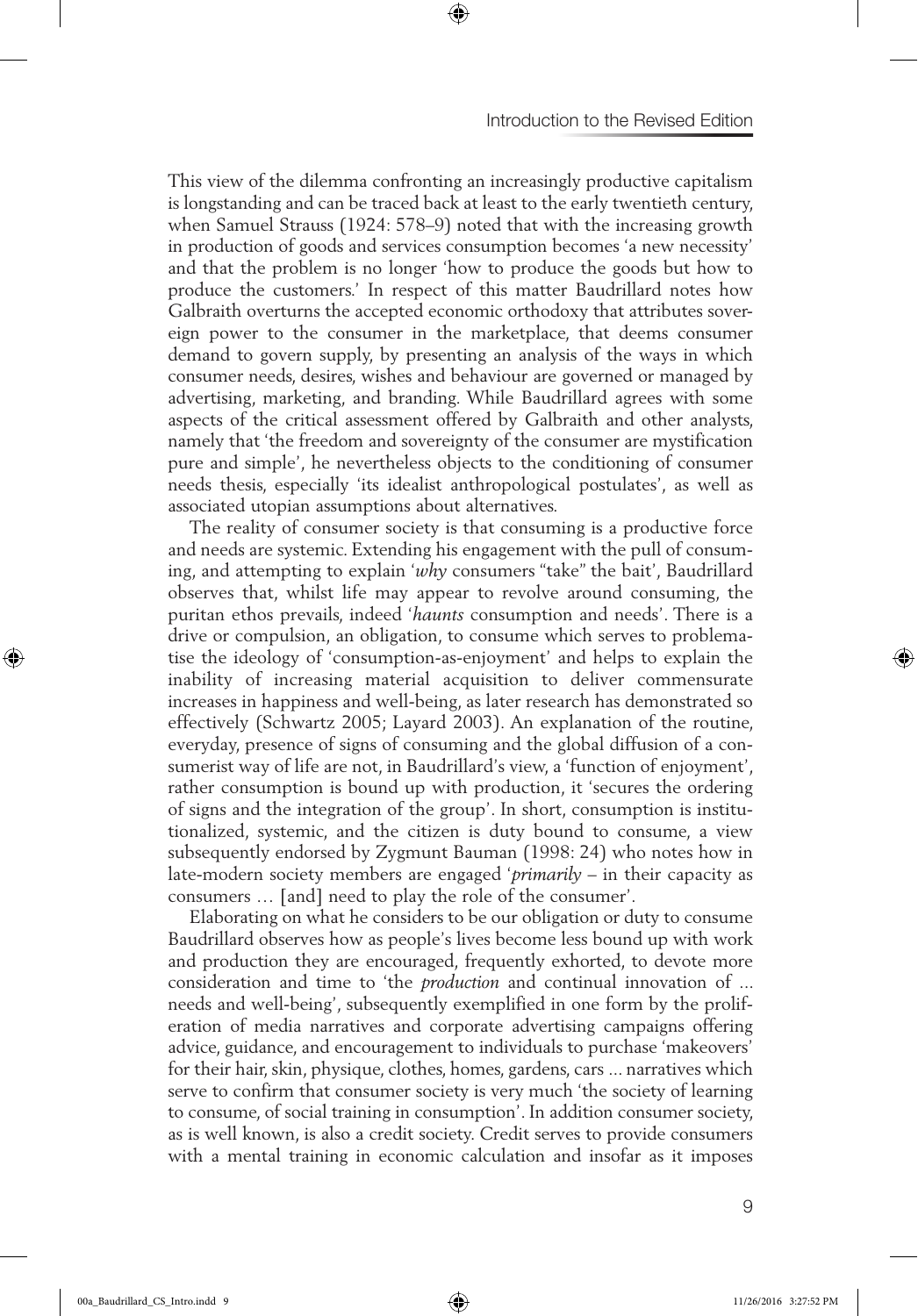discipline and constraint it represents an extension of the rational and disciplinary ethos Max Weber (1976) identified as being integral to the formation of modern capitalism.

Baudrillard's recognition of the needs and satisfactions of consumers as significant productive forces, as equivalent in some respects to the importance for economic production of a reserve army of labour, remains of relevance. Indeed, given the subsequent impact of information technology and digitalization on production, exemplified for example by automation, robotics, 3-D printing, and the associated rapidly increasing precarity of employment and work, Baudrillard's observation that it is the consumer who has become 'irreplaceable' has only grown in significance with the passage of time. However, while Baudrillard's observations on the rising importance of the individual as consumer resonate powerfully with present circumstances, his parallel comments about the 'free market' and the state serve to illustrate how much economic life has changed since the late 1960s. In a series of observations on individual consumption, collective responsibility, social morality, and the state Baudrillard remarks that 'the "free market" has virtually disappeared, to be replaced by bureaucratic, state monopoly control'. The contrast presented by Baudrillard is overdrawn. Markets have never been 'free' in any absolute sense because 'laissez-faire' has continually required statecraft as Karl Polanyi (2001[1944]) confirmed. Moreover, it is evident from the introduction and deployment of neoliberal economic policies from the late1970s, in response to a crisis of capital accumulation, rising unemployment and inflation, and low rates of economic growth, that state market regulation was nowhere near as pervasive and not anything like as firmly embedded as Baudrillard's remarks imply (Harvey 2005).

But if in some respects Baudrillard's observations on market and state appear to be overdrawn, his comments on tensions between the private sphere, private interest, and individualism on the one hand and the public sphere, communal or collective interests on the other, draw attention to the cultural contradictions intrinsic to contemporary capitalism subsequently explored by Daniel Bell (1976). Tension has been a longstanding feature of capitalist settlements, especially in respect of the relationship between self-interest and consumer individualism on one hand and altruism and collective provision on the other. The withering of altruism in the face of the rising emphasis placed on consumer individualism and selfinterest has led, as Baudrillard observes, to a 'deep contradiction between political and civil society in the "consumer society"'; the response to which has been to generate 'mechanisms of "collective solidarity"', a range of welfare services and resources designed to provide insurance, security, and care, measures which, Baudrillard remarks, wage-workers 'receive in the guise of gifts or "free" services', effectively a proportion of what has been appropriated from them in the form of surplus value and taxation. When discussing taxation and other economic levies and transfers which make it possible for bureaucratic state authorities to provide forms of social security, unemployment benefit, and welfare provision, Baudrillard suggests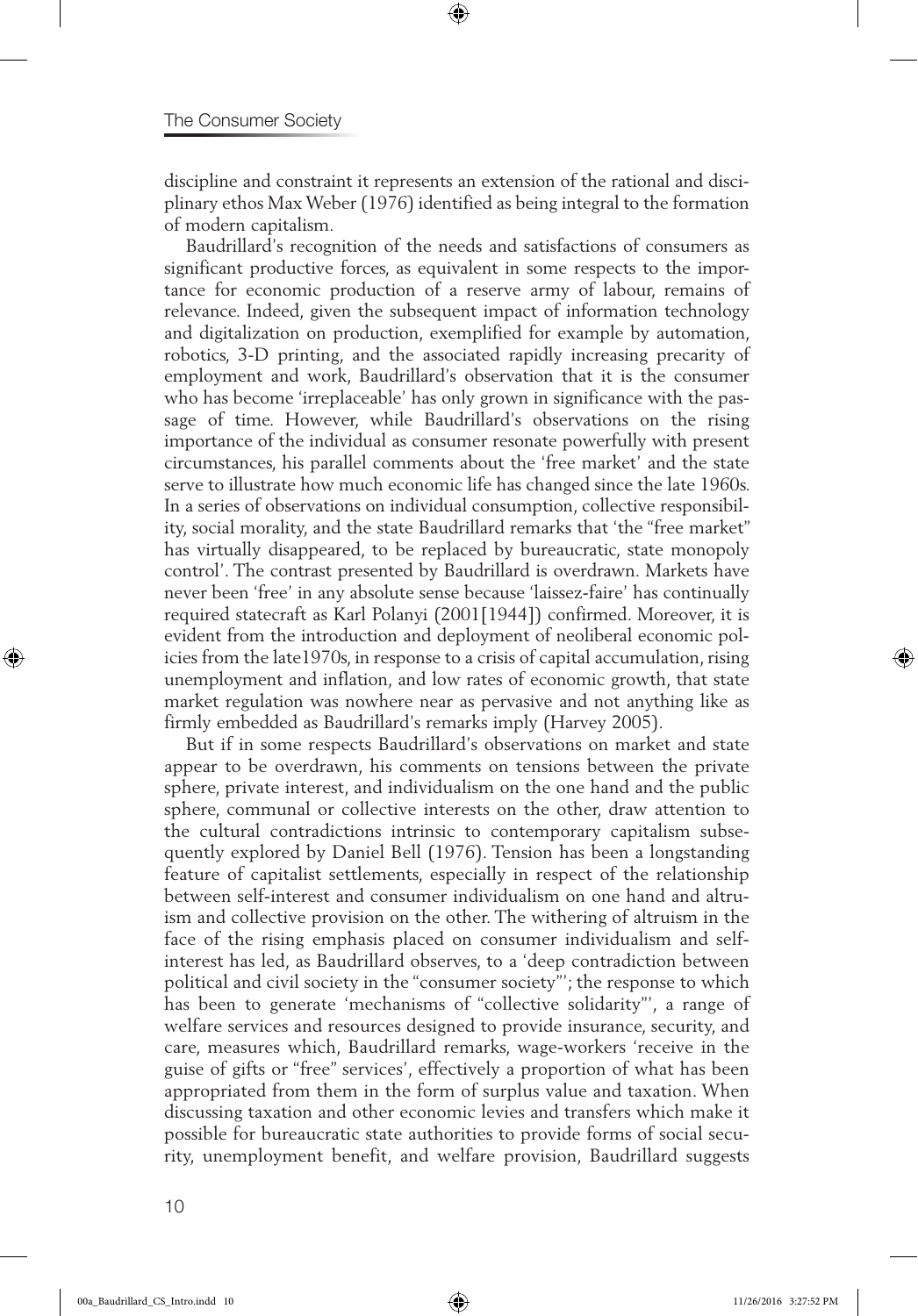the establishment 'arrogate to themselves the psychological benefit of appearing generous ... [and] charitable'. A few years after the publication of *The Consumer Society* the post-war settlement began to unravel as the deployment of neoliberal economic policies led to even greater emphasis on individualism and self-interest and an erosion of both the value of collective responsibility and the institutions of the welfare state.

Consumption is not confined to objects alone, services too are consumed. In a series of observations on the system of social relations Baudrillard notes how a range of attributes and dispositions are now consumed in the course of service provision. Loss of spontaneity and reciprocity in modern social relations has led, Baudrillard argues, to an increasing emphasis on 'personalized communication', exemplified by displays of concern, sincerity, and warmth, the signs of which are consumed. A variety of tertiary sector person-to-person service occupations, including positions in reception, social work, public relations, consultancy, and sales, involve forms of what Hochschild (2003:7) terms 'emotional labor', manifested as presentations of care and concern, simulations of sincerity, and insinuations of intimacy (Rojek 2015: 44). The signs of human relating reinserted into a variety of impersonal functional contractual settings represent for Baudrillard 'the lubrication of social relations with the institutional smile'. Emotional labour produces the signs of sincerity, warmth, and concern that are consumed by service users, but this 'system of solicitude', which exhorts us, amongst other things to 'Have a nice day', masks what Baudrillard describes as the 'truth of social relations', notably the increasing impersonality, distance, and competitiveness to which personal relationships are subject with the rising concentration of population in industrial metropolitan environments and, in turn, as commodification or 'the abstraction of exchange value' penetrates ever deeper into everyday life, early signs of which were identified by Georg Simmel (1950[1903]; 1991[1896]).

As the service sector has grown so the system of solicitude has become an increasingly significant part of the system of production, serving to contribute to the reproduction of consumption as 'social labour' and the mobilization of people as consumers. What is present in this context is institutionally and industrially manufactured solicitude, cultivation in the tertiary services sector of employment of a range of human qualities and personal relational and communication skills to ensure clients, customers, and service users experience a warm personal connection, in the course of engaging in exchange transactions, which masks the increasingly 'functionalized', premeditated, and contrived character of human relations.

### Consuming time, leisure, and work

In a series of reflections on leisure and time Baudrillard ponders the sense of time in a consumer society and remarks that it is chronometric, measured, object-like, and abstract in quality, it is bound up with the system of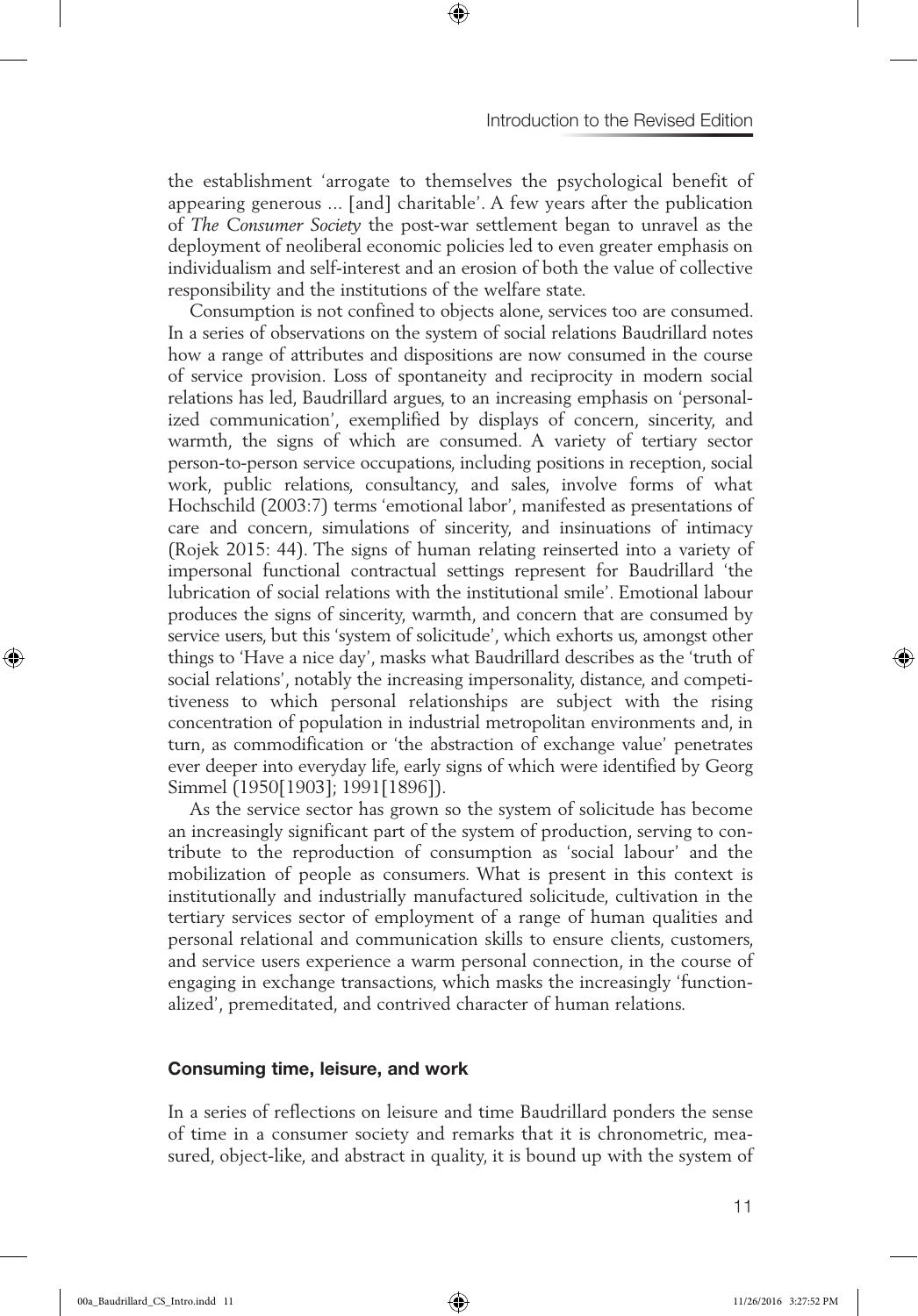production and, rather than 'free', is itself commodified, has exchange value, and is 'liberated' merely to be invested, spent, or consumed. In the 'non-stop life-world of twenty-first century capitalism' this has become even more evident, as Jonathan Crary's (2014: 8) consideration of the 24/7 intensification of late modern life and consumer activity demonstrates. Notwithstanding all the rhetoric about freedom in leisure, Baudrillard comments that 'free' time is increasingly a logical impossibility, as time consumed in leisure, and time consuming as leisure, is in practice governed, subject to the norms and constraints of working time (Rojek 1995). Time is objectivized, earnt, possessed, and exploited. Like money it is spent and for Baudrillard it is an 'expression of the exchange value system'. As with work, accomplishment and performance are significant features of leisure and consumption. This is illustrated with references to the way people approach holidays, feel an obligation to do tours of historical sites and galleries, work at getting fit, have other body-maintenance and self-improvement regimes, and conform in Baudrillard's terms to the 'principles of duty, sacrifice, and asceticism', prominent features of the performative ethos of leisure.

Noting the unequal distribution of leisure and the respects in which it has been a mark of cultural distinction and privilege, Baudrillard identifies a possible future reversal, that work, and particular types of work, may well become more and more a mark of distinction and privilege. The example Baudrillard offers is of 'top executives and managing directors who feel they have to work 15 hours a day', who consume work and are consumed with and by work, and who appear to prefer work to 'free time'. It is worth adding that it is not just long working hours which has led to certain types of work acquiring a mark of distinction and privilege. The deployment of neoliberal policies in the financial and manufacturing sectors of the economy has led to very long working hours, but also to the privilege of very substantial financial rewards for certain categories of workers, executives, and managing directors, and capital gain as a material mark of distinction (Hewlett and Luce 2006; Arlidge 2009). Conversely, neoliberal policies have led to the lives of many other categories of workers being marked not by privilege but by precarity and the misfortune of having to work very long hours across a number of jobs for very poor rates of pay (Cuniah 2013). In some instances, as Bauman has observed, precarity is manifested as unemployment and an inability to embrace 'the consumerist model of life', leading those affected to suffer not only stigma but also forms of exclusion from consumer society, matters to which Baudrillard in his consideration of the industrial system and poverty devotes insufficient attention.

### Concluding remarks

Decades after its publication *The Consumer Society* is more relevant than ever for exploring the reality of contemporary consumer culture and the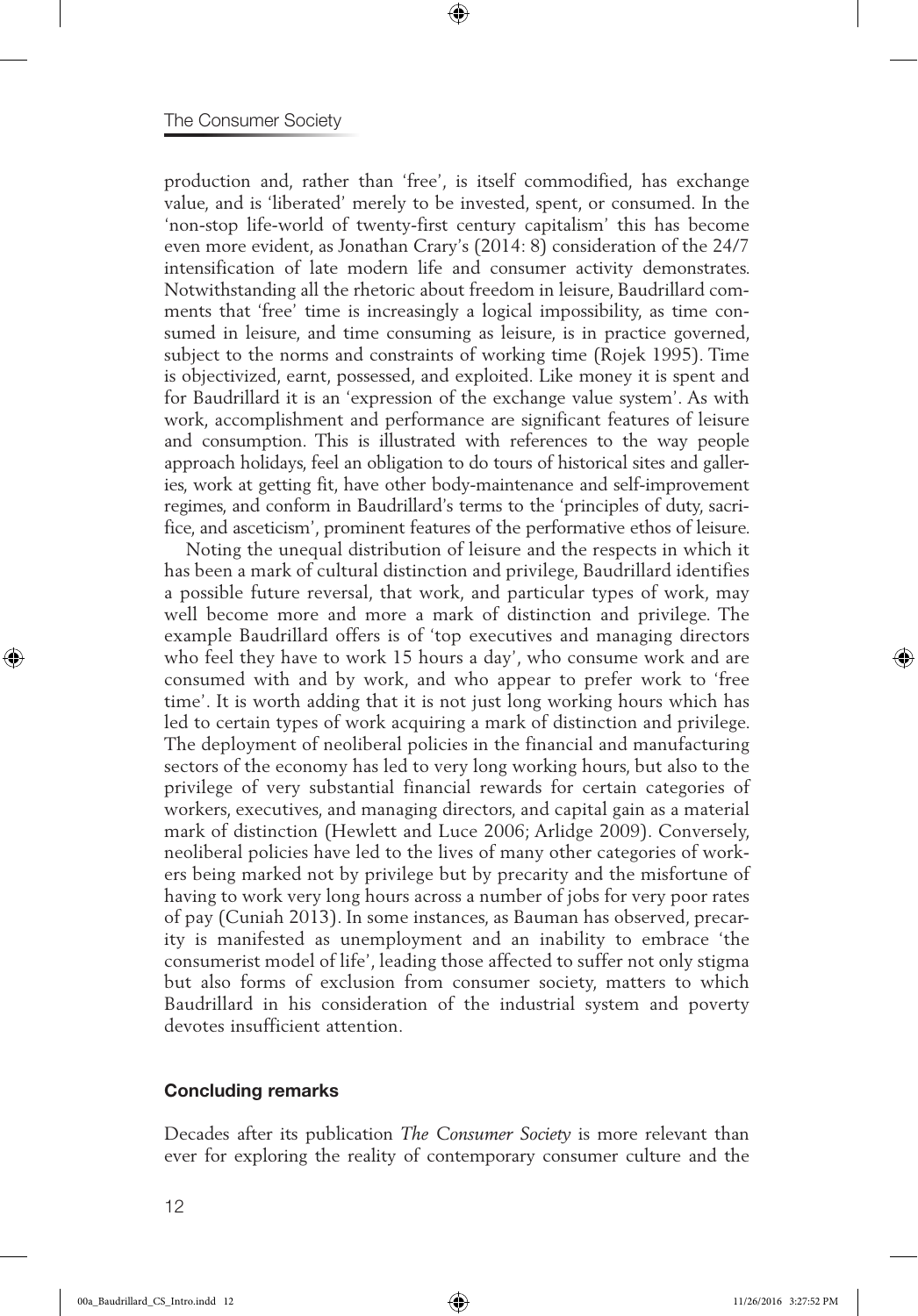related reconfiguring of social and economic life. Increasingly it is through consumption, or rather signs of consumption, that a society represents itself, proclaims and promotes itself. In turn, it is through their signs of consuming that individuals present themselves, display identity, demonstrate inclusion and belonging, or where such signs are absent or lacking, manifest their exclusion, their 'flawed' character as Bauman (1998) argues. Our society is consumed with the idea of consumption which has acquired the status of myth; it cannot conceive of its future other than in terms of more economic growth in the form of the production of more material goods and services and, in turn, yet more and more consumption. Baudrillard makes reference to the double-sided character of the myth of consumption – it has 'its discourse and its anti-discourse' – a celebratory discourse on affluence and a critical discourse on consequences and contradictions. In identifying fundamental contradictions, imbalances, and anxieties endemic in the consumer society, made manifest in multiple forms of anomie and the radically alienating structure of production and consumption under the 'sign of capital', Baudrillard's discussion makes a significant contribution to the body of critical work on consumption. But it is evident that Baudrillard wanted to disassociate himself from '"critical" counter-discourse on the ravages of consumer society and the tragic end to which it inevitably dooms society as a whole', particularly intellectual criticisms of the tastes, values, and satisfactions attributed to the majority of consumers which he regarded as 'part of the game' and a 'critical mirage', which merely served to complete the myth.

The theoretical foundations of *The Consumer Society* are complex and diverse and reveal the influence of the works of particular classical and contemporary analysts on social and cultural thought in the late 1960s and early 1970s. Baudrillard draws on the works of a diverse range of analysts, including Karl Marx, Thorstein Veblen, and Emile Durkheim, there are references to the contributions of J K Galbraith, Marshall McLuhan, and Herbert Marcuse, some parallels with the work of Werner Sombart, and there are Freudian residues present in a number of his observations, including on the alienating consequences of commodity logic and the ideological genesis of consumer needs. *The Consumer Society* can be read as a dialogue with Marxist analysis and critical theory, a dialogue informed by functionalist notions and structuralist analysis. In seeking to counter the relative neglect of consumption and differentiate his analysis from established Marxist approaches Baudrillard draws on aspects of Ferdinand de Saussure's linguistics and Roland Barthes's semiology to provide an innovative understanding of contemporary social life governed by consuming, by a generalized commodity logic and spectacular images and signs of consumption. As a whole the text exemplifies the hybrid character of much contemporary sociology, although Baudrillard continually expressed ambivalence towards the discipline with which he remains associated, commenting in one interview conducted in 1984 that 'I don't consider myself to be deeply sociological. I work more on symbolic effects than on sociological data' (1993a: 68). *The Consumer Society* is a theoretically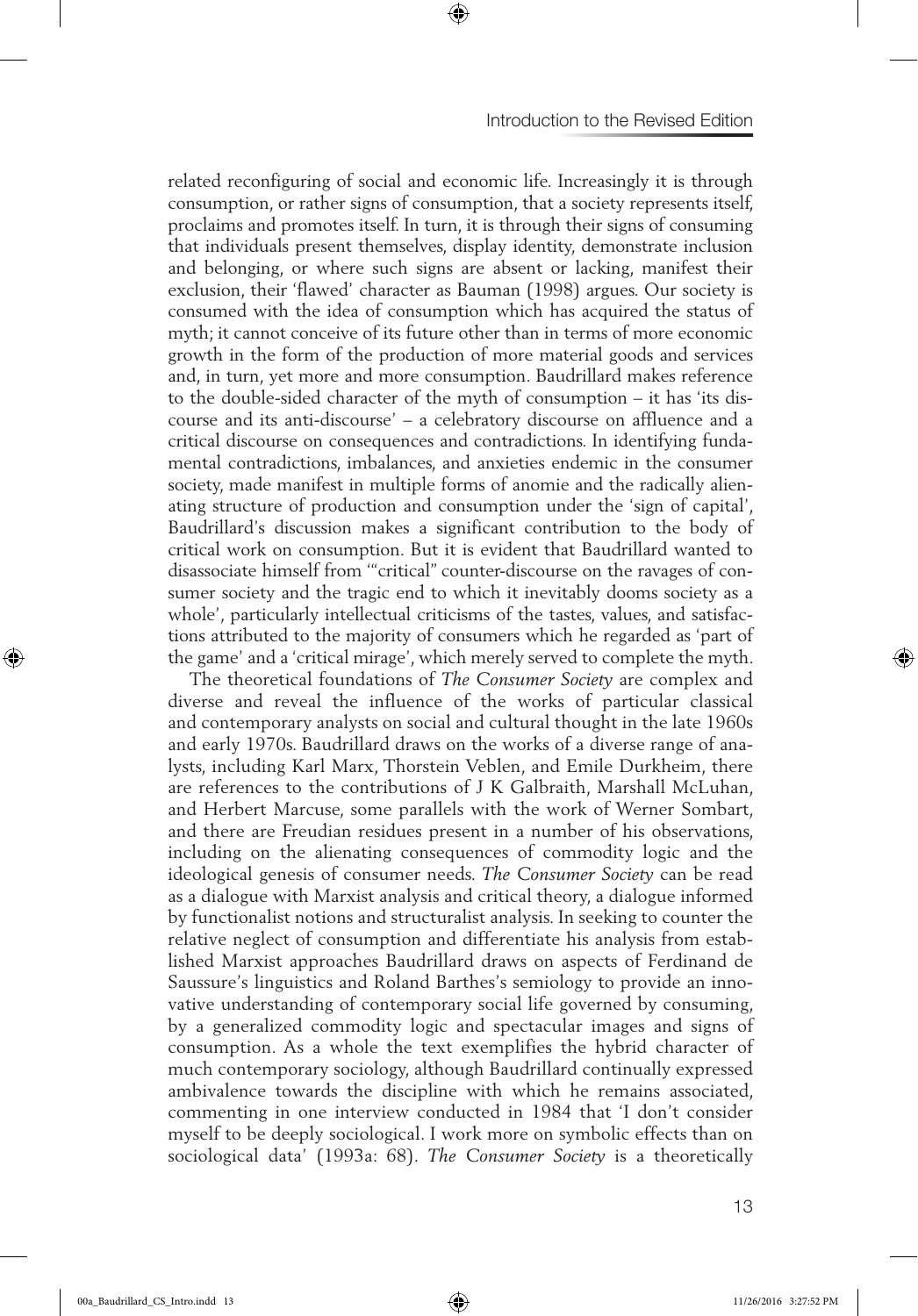innovative work which introduces ideas and concepts that subsequently became far more prominent in Baudrillard's later analyses. For example, the concepts of sign and code, simulation, and symbolic exchange are employed subsequently to reorientate contemporary social thought in a more substantial manner, perhaps most significantly in the first instance in *Symbolic Exchange and Death* (1993d[1976]).

If theoretically *The Consumer Society* is in some respects a book of its time the observations provided on consumption continue to resonate strongly with our experience of everyday social life and especially with the (hyper) reality of contemporary consumer culture. Baudrillard's narrative, which imaginatively explores key aspects of late modern 'post-industrial' social life, in particular the centrality of 'the consumed image of consumption … our new tribal mythology', identifies a variety of emerging and developing tendencies that have only grown in reach and significance with the passage of time. It is in places a controversial book, not least in respect of Baudrillard's reservations about the value or relevance of '"critical" counter-discourse on the ravages of consumer society', but it is also one packed with stimulating ideas and it will undoubtedly engage generations of new readers and continue to enrich understanding of consumer culture, the respects in which forms of social and economic life revolve around consumer activity, and the complex constellation of consequences with which we all need to engage.

### Notes

- 1 *Le système des objets* was Baudrillard's doctoral thesis and the continuing influence of his dissertation committee, Henri Lefebvre, Roland Barthes, and Pierre Bourdieu, can be seen in the subsequent development of his work (Francis 2015 : 72).
- 2 Baudrillard acknowledged the influence Marx's analysis and political economy had on his work in an interview conducted in 1991: 'yes, there was a Marxist analysis in my work but very much mediated by many other things. I set about doing some theoretical work. From the start there was semiology and psychoanalysis and things of that sort, all of which went well together' (1993b: 20). In another interview conducted in the same year Baudrillard reiterated that in his analysis of consumption and 'the object as a sign' he worked with 'semiology, Marxism, psychoanalysis' (1993c: 172).
- 3 Inequality has increased significantly since Baudrillard's *La Société de consommation* was published in 1970. For example, in the USA in 1965 the CEO-to-worker pay-ratio was 20-to-1, but by 2015 it had increased to 354-to-1 (Fitz 2015). As Joseph Stiglitz (2013 : 9) states in his comprehensive analysis of inequality in the USA:

The simple story of America is this : the rich are getting richer, the richest of the rich are getting richer still, the poor are becoming poorer and more numerous, and the middle class is being hollowed out. The incomes of the middle class are stagnating or falling, and the difference between them and the truly rich is increasing.

4 By 'reflexive modernization' Beck (1994 : 6) is alluding to the ways in which in risk society there is an increasing concern with the consequences of modernization or 'self-confrontation with the effects of risk society'. As Beck (2009 : 6) has commented subsequently, 'Incalculable risks and manufactured uncertainties resulting from the triumphs of modernity mark the *conditio humana* at the beginning of the twenty-first century'. A significant difference from Baudrillard being that a central preoccupation in Beck's work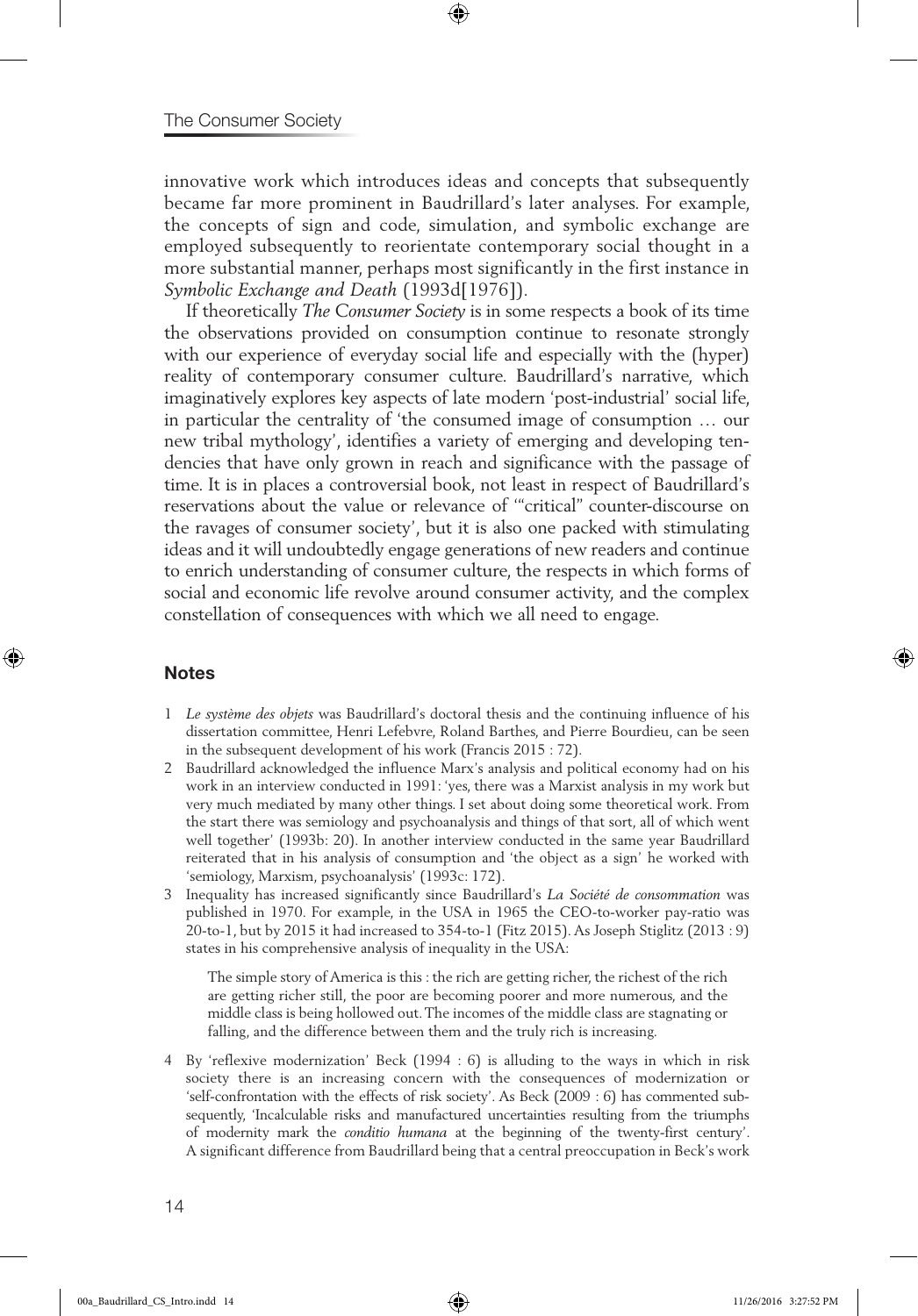is to develop a critical analysis of risks, manufactured uncertainties, and 'affluence-induced environmental destruction' (2009: 13).

5 A few provisional comparative thoughts on Baudrillard's and Bourdieu's positions on signs of distinction and discrimination in respect of art and culture can be found in Marie-Thérèse Killiam's (2006) account of Baudrillard's discussion in *L'effet Beaubourg* of the Beaubourg Center in Paris.

### **References**

Arlidge, J. (2009) 'Inside the goldmine', *The Sunday Times Magazine*, 8 November, pp. 12–24.

Baudrillard, J. (1969a) 'La Morale des objets: Fonction du signe et logique de classe', *Communications,* 13(1969): 23–50 (English translation Chapter 1: 'Sign-function and class logic' in Baudrillard, 1981.)

Baudrillard, J. (1969b) 'La genèse idéologique des besoins', *Cahiers Internationaux de Sociologie,* 6(47): 45–68. (English translation Chapter 2: 'The ideological genesis of needs' in Baudrillard, 1981.)

Baudrillard, J. (1981) *For a Critique of the Political Economy of the Sign*. St Louis, MO: Telos Press.

- Baudrillard, J. (1993a [1984]) '"Is an image not fundamentally immoral?" Interview with Cinéma 84', in M. Gane (ed.), *Baudrillard Live: Selected Interviews*. London: Routledge, pp. 67–71.
- Baudrillard, J. (1993b [1991]) '"I don't belong to the club, to the seraglio." Interview with Mike Gane and Monique Arnaud', in M. Gane (ed.), *Baudrillard Live: Selected Interviews*. London: Routledge, pp. 19–25.

Baudrillard, J. (1993c [1991]) '"Writing has always given me pleasure." Interview with *Le Journal des Psychologues*, in M. Gane (ed.), *Baudrillard Live: Selected Interviews*. London: Routledge, pp. 172–9.

- Baudrillard, J. (1993d [1976]) *Symbolic Exchange and Death*. London: Sage.
- Baudrillard, J. (1996) *The System of Objects*. London: Verso.
- Bauman, Z. (1998) *Work, Consumerism and the New Poor*. Buckingham: Open University Press.

Beck, U. (1994) 'The reinvention of politics: Towards a theory of reflexive modernization', in U. Beck, A. Giddens and S. Lash, *Reflexive Modernization: Politics, Tradition and Aesthetics in the Modern Social Order*. Cambridge: Polity Press, pp. 1–55.

Beck, U. (2009) 'Critical theory of world risk society: A cosmopolitan vision', *Constellation*, 16(1): 3–22.

Bell, D. (1976) *The Cultural Contradictions of Capitalism*. New York: Basic Books.

Bourdieu, P. (1984) *Distinction: A Social Critique of the Judgement of Taste*. London: Routledge.

Carson, R. (1962) *Silent Spring*. Boston, MA: Houghton Mifflin.

Crary, J. (2014) *24/7: Late Capitalism and the Ends of Sleep*. London: Verso.

Cuniah, D. (2013) Foreword to 'Meeting the challenge of precarious work: A worker's agenda', *International Journal of Labour Research*, 5(1): 5–7.

Dobbs, R., Manyika, J., Roxburgh, C. and Lund, S. (2012) *Urban World Cities and the Rise of the Consuming Class*. London: McKinsey Global Institute, McKinsey & Company.

- Durkheim, E. (1978 [1888]) *Emile Durkheim on Institutional Analysis*. Edited, translated and with an introduction by M. Traugott. London: University of Chicago Press.
- Fitz, N. (2015) 'Economic inequality: It's far worse than you think', *Scientific American*, 31 March. Available at www.scientificamerican.com/article/economic-inequality-it-s-farworse-than-you-think/ (retrieved 12 April 2016).
- Francis, A.M. (2015) *Nihilism: Philosophy of Nothingness*. lulu.com.

Galbraith, J.K. (1963 [1958]) *The Affluent Society*. Harmondsworth: Penguin.

Gardner, G., Assadourian, E. and Sarin, R. (2004) 'The state of consumption today' in *State of the World 2004: Special Focus on The Consumer Society*. Washington: Worldwatch Institute, pp. 3–23*.*